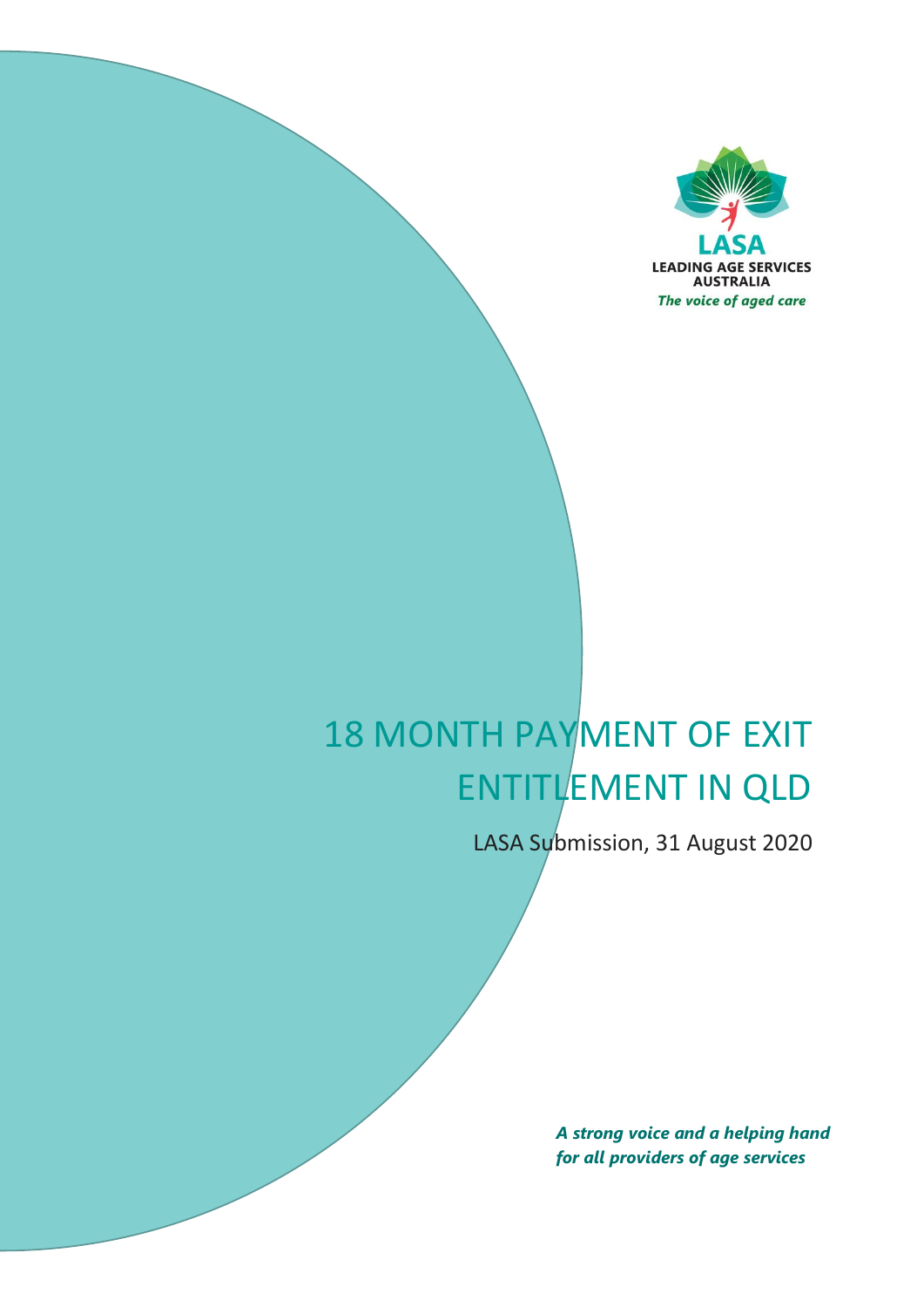## Leading Age Services Australia

Leading Age Services Australia (LASA) is a national association for all providers of age services across residential care, home care and retirement living/seniors housing. Our purpose is to enable high performing, respected and sustainable age services that support older Australians to age well by providing care, support and accommodation with quality, safety and compassion – always.

LASA's membership base is made up of organisations providing care, support and services to older Australians. Our Members include private, not-for-profit, faith-based and government operated organisations providing age services across residential aged care, home care and retirement living. 55% of our Members are not-for-profit, 37% are for-profit providers and 8% of our Members are government providers. Our diverse membership base provides LASA with the ability to speak with credibility and authority on issues of importance to older Australians and the age services industry.

The review of the payment of exit entitlements in Qld is welcomed and LASA has the following key matters to raise for the panels consideration:

#### **1. No Reduction to the time frame of 18 months.**

LASA is not against having a 'buy back' requirement but recognises the challenges on cash flow for small operators when there is insufficient time to sell a unit if the time frame is short, such as 6-12 months. There are many and varied cases where residents or their families can take months to vacate a unit, often leaving personal belongings such as furniture and clothing. They will write letters to operators saying they are donating the items with no intention of collecting it. This all chews up time where the operator cannot gain access to commence refurbishment in preparation for sale. Refurbishment can take 3-4 months and given the above scenario 6-8 months could have elapsed before the unit is ready for sale.

We are cognisant that many large operators such as Lend lease, Aveo, Stockland and others offer short time frames in their contracts such as 6 months. These organisations have deep, healthy balance sheets and can afford multiple buy backs at one time, unlike small stand-alone operators, who don't have such deep pockets and are the very foundation of accommodation for senior Australians across Queensland. Without at least 18 months we may well see more operators going into administration due to the inability to buy back multiple units without a sale. This has negative consequences for the residents of these villages who see their unit devalued ready for liquidation.

LASA's position is to maintain the 18 month timeframe to provide reasonable time for families to vacate, refurbishment to take place, marketing commenced and a sale achieved at the right price for the outgoing resident. It is also suggested that the clock does not start ticking on the 18 months time frame until the operator has vacant possession, meaning the unit is empty and the keys have been handed back.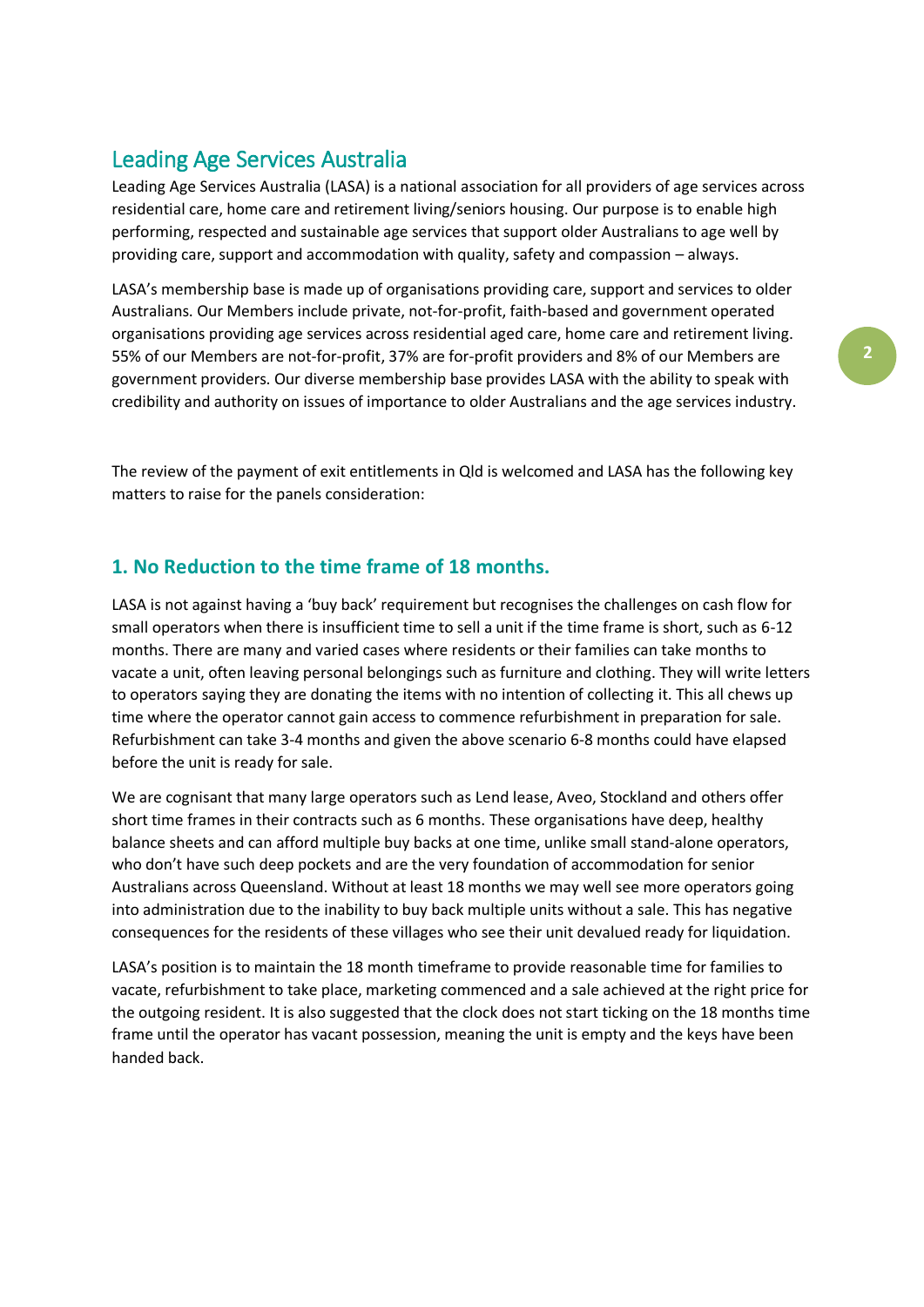#### **2. Strata Units not to be included**

It was clear when the legislation commenced that Strata units were not included. A minority of residents went to the media with headlines stating strata operators are utilising a loophole to avoid buy backs. A knee-jerk reaction to save face saw the Minister then include Strata.

Strata units should not be caught up in this legislation. NSW once again, through appropriate consultation with all stakeholders has come up with the right buy back scope in their legislation – strata is not included.

Residents in a retirement village with strata ownership 'own' their unit. They maintain control of the sale process, can appoint an agent, can set the price and in the majority of cases take 100% of the sale price. This is in stark contrast to most residents in Qld in retirement villages who are under a loan/licence arrangement where they don't own the property but simply 'leasing' the property on a lifetime lease. The 'ingoing contribution' a resident has paid is like a bond, with the deferred management fee (DMF) or lease payment being taken out of the bond and the balance returned as the 'Exit entitlement'. We have seen a Gold Coast operator already have to sell her own home to try and pay out exit entitlements to families. LASA has received letters from the residents committee who are watching the decline of both their village asset and their valuations and they are very much against the buyback legislation and what it has done to their village and valuations.

#### **3. Hardship Provision scope to be extended**

The Hardship offering to operators is not a solution. No operator wants to put up their hand and seek hardship. That immediately says to potential residents that this operator is under financial stress, it triggers concern and investigation by creditors and subsequently there is a backlash by the market and nobody wants to buy a unit in that village and their plight worsens.

LASA would like to see the 'Hardship' provision extended beyond just financial hardship as a trigger for operators to apply to QCAT. It may be difficult to sell due a 'global pandemic' or economic factors in a regional or remote setting where enquiries are limited, despite the operator doing everything possible to market and sell the unit. Financial hardship is not the only factor nor should it be the prerequisite for an application to QCAT.

The panel should note the NSW buy back requirements recently announced. They have been designed to allow operators to apply for an extension of time due to other extenuating reasons such as a depressed market, without 'hardship' being the trigger.

#### **4. Valuations**

The sector in Qld lacks experienced valuers who understand how to value retirement village units. The requirement for a valuation within 14 days after the parties agree to disagree is totally impractical and in most cases cannot be achieved. LASA seeks an amendment to the legislation to extend the valuation time to at least 30 days (S.60[2]) to allow time to appoint an independent and knowledgeable valuer.